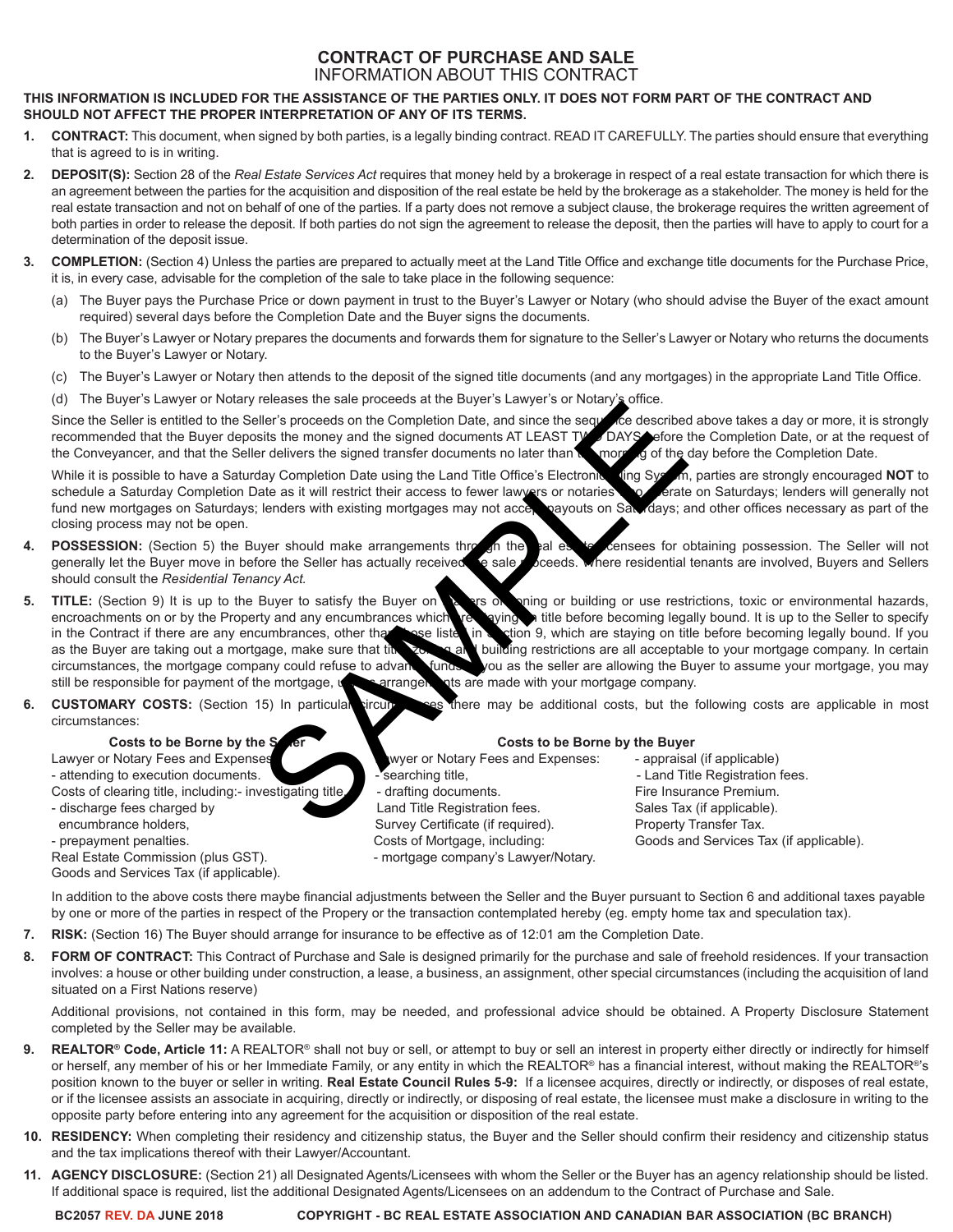

PAGE of PAGES

# **CONTRACT OF PURCHASE AND SALE**

|            |                                          | OCCUPATION:                                                                                                                                                                                                                                                                                                                                                                                                                                                                                                                                                                                                                                                                                                                                                                                                                                                                                                                                                                                                                                                         | the control of the control of the control of the control of the control of the control of |  |  |
|------------|------------------------------------------|---------------------------------------------------------------------------------------------------------------------------------------------------------------------------------------------------------------------------------------------------------------------------------------------------------------------------------------------------------------------------------------------------------------------------------------------------------------------------------------------------------------------------------------------------------------------------------------------------------------------------------------------------------------------------------------------------------------------------------------------------------------------------------------------------------------------------------------------------------------------------------------------------------------------------------------------------------------------------------------------------------------------------------------------------------------------|-------------------------------------------------------------------------------------------|--|--|
|            | <b>PROPERTY:</b>                         |                                                                                                                                                                                                                                                                                                                                                                                                                                                                                                                                                                                                                                                                                                                                                                                                                                                                                                                                                                                                                                                                     |                                                                                           |  |  |
| UNIT NO.   | ADDRESS OF PROPERTY                      |                                                                                                                                                                                                                                                                                                                                                                                                                                                                                                                                                                                                                                                                                                                                                                                                                                                                                                                                                                                                                                                                     |                                                                                           |  |  |
|            | CITY/TOWN/MUNICIPALITY                   | <b>OSTAL</b>                                                                                                                                                                                                                                                                                                                                                                                                                                                                                                                                                                                                                                                                                                                                                                                                                                                                                                                                                                                                                                                        |                                                                                           |  |  |
| <b>PID</b> | OTHER PID(S)                             |                                                                                                                                                                                                                                                                                                                                                                                                                                                                                                                                                                                                                                                                                                                                                                                                                                                                                                                                                                                                                                                                     |                                                                                           |  |  |
|            | <b>LEGAL DESCRIPTION</b>                 | The Buyer agrees to purchase the Property from the second the following terms and subject to the following conditions:                                                                                                                                                                                                                                                                                                                                                                                                                                                                                                                                                                                                                                                                                                                                                                                                                                                                                                                                              | the control of the control of the control of the control of the control of                |  |  |
|            |                                          |                                                                                                                                                                                                                                                                                                                                                                                                                                                                                                                                                                                                                                                                                                                                                                                                                                                                                                                                                                                                                                                                     |                                                                                           |  |  |
|            | acceptance unless agreed as follows:     | 2. DEPOSIT: A deposit of \$________________ which will form part of the Purchase Price, will be paid within 24 hours of                                                                                                                                                                                                                                                                                                                                                                                                                                                                                                                                                                                                                                                                                                                                                                                                                                                                                                                                             |                                                                                           |  |  |
|            | party as stakeholder or paid into Court. | All monies paid pursuant to this section (Deposit) will be paid in accordance with section 10 or by uncertified cheque<br>except as otherwise set out in this section 2 and will be delivered in trust to<br>and held in trust in accordance with the provisions of the Real<br>Estate Services Act. In the event the Buyer fails to pay the Deposit as required by this Contract, the Seller may, at the<br>Seller's option, terminate this Contract. The party who receives the Deposit is authorized to pay all or any portion of the<br>Deposit to the Buyer's or Seller's conveyancer (the "Conveyancer") without further written direction of the Buyer or Seller,<br>provided that: (a) the Conveyancer is a Lawyer or Notary; (b) such money is to be held in trust by the Conveyancer as<br>stakeholder pursuant to the provisions of the Real Estate Services Act pending the completion of the transaction and not on<br>behalf of any of the principals to the transaction; and (c) if the sale does not complete, the money should be returned to such |                                                                                           |  |  |
|            |                                          |                                                                                                                                                                                                                                                                                                                                                                                                                                                                                                                                                                                                                                                                                                                                                                                                                                                                                                                                                                                                                                                                     |                                                                                           |  |  |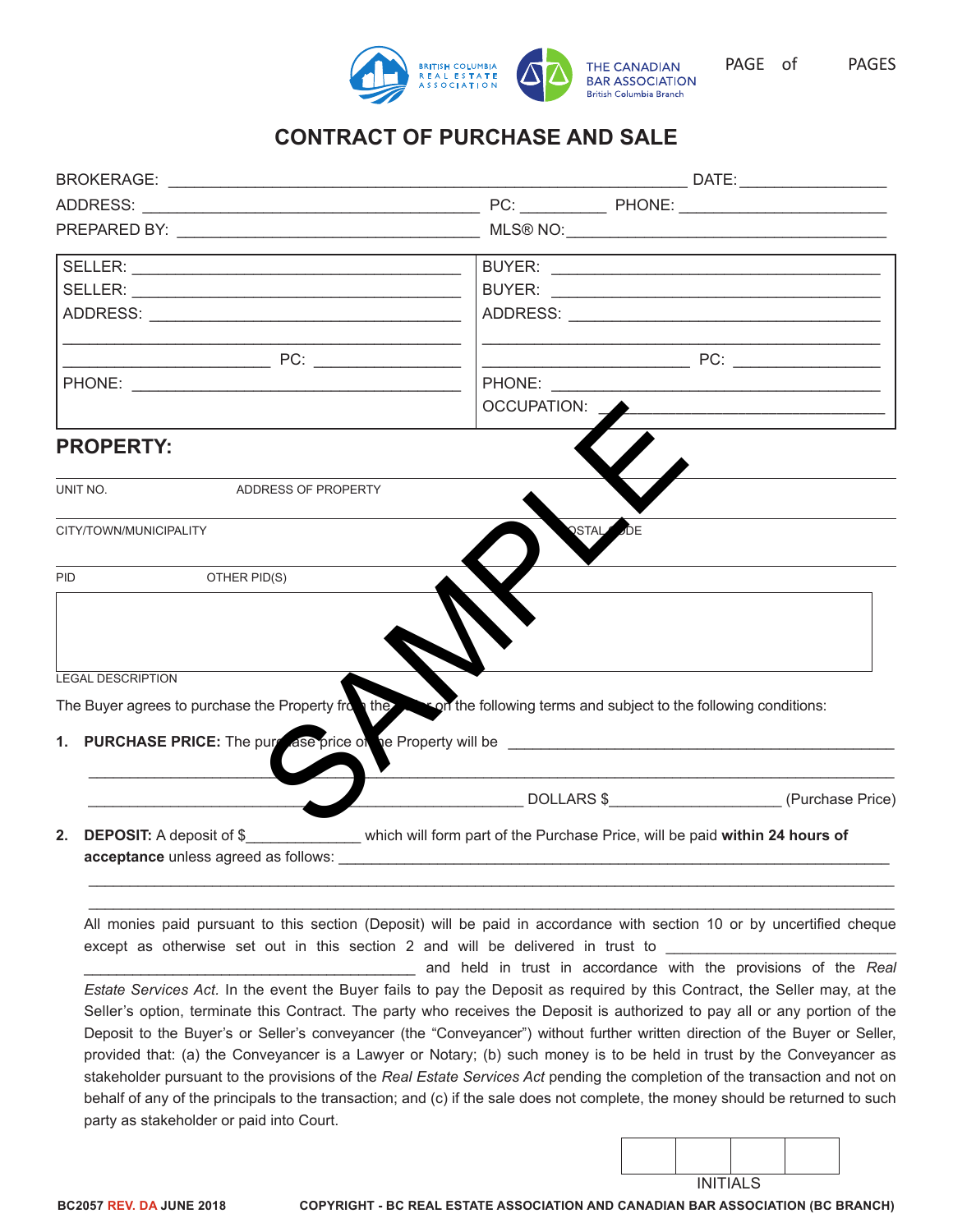**3. TERMS AND CONDITIONS:** The purchase and sale of the Property includes the following terms and is subject to the following conditions:

As a Represented Party working with a Realtor - the Realtor will assist you in structuring terms in this agreement. Parties are of course also free to get legal or other forms of profession advice with regards to the transaction.

ed Party - the Realtor will take your instructions of<br>Realtor (who is typically represeding the other party<br>on how to structure the offer.<br>transaction.<br>Transaction. As an Unrepresented Party - the Realtor will take your instructions of how you wish the offer structured - but the Realtor (who is typically represetting the other party in the transaction) cannot give advice on how to structure the offer.

Unrepresented party may and is encouraged a get egal or other forms of professional advice with regards to the transaction.

Each condition, if so indicated is for the sole benefit of the party indicated. Unless each condition is waived or declared fulfilled by written notice given by the benefiting party to the other party on or before the date specified for each condition, this Contract will be terminated thereupon and the Deposit returnable in accordance with the *Real Estate Services Act.*

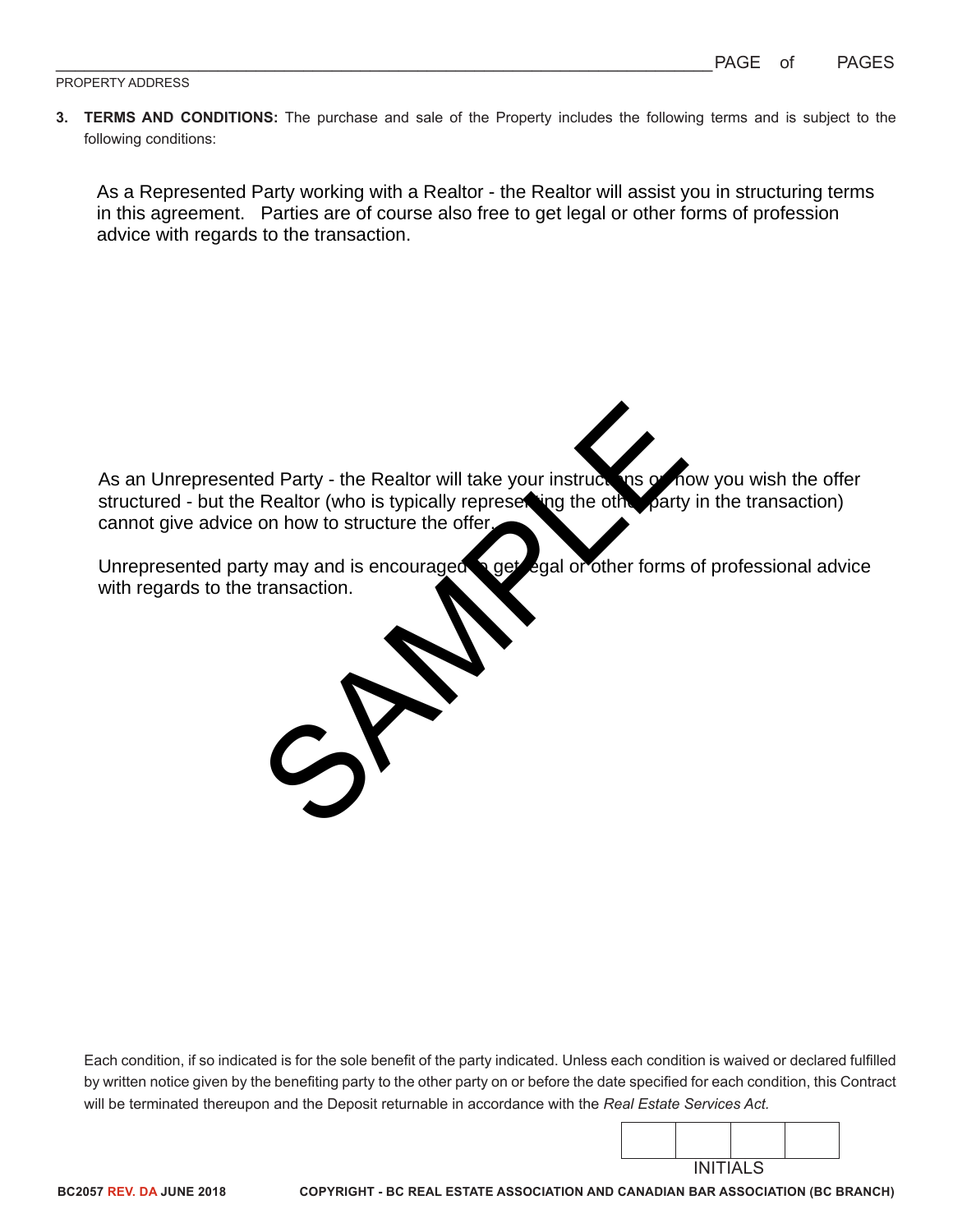|                                                         | PAGE | of | <b>PAGES</b> |
|---------------------------------------------------------|------|----|--------------|
| <b>PROPERTY ADDRESS</b>                                 |      |    |              |
| 4. COMPLETION: The sale will be completed on            |      |    |              |
| (Completion Date) at the appropriate Land Title Office. |      |    |              |

**5. POSSESSION:** The Buyer will have vacant possession of the Property at \_\_\_\_\_\_\_\_\_\_\_\_\_\_\_\_\_\_\_\_\_\_\_\_\_\_\_\_\_\_\_\_\_\_m. on yr. V. (Possession Date) OR, subject to the following existing tenancies, if any:

 $\_$  , and the set of the set of the set of the set of the set of the set of the set of the set of the set of the set of the set of the set of the set of the set of the set of the set of the set of the set of the set of th

- **6. ADJUSTMENTS:** The Buyer will assume and pay all taxes, rates, local improvement assessments, fuel utilities and other charges from, and including, the date set for adjustments, and all adjustments both incoming and outgoing of whatsoever nature will be made as of \_\_\_\_\_\_\_\_\_\_\_\_\_\_\_\_\_\_\_\_\_\_\_\_\_\_\_\_\_\_\_, yr. \_\_\_\_\_\_\_\_\_\_\_\_(Adjustment Date).
- **7. INCLUDED ITEMS:** The Purchase Price includes any buildings, improvements, fixtures, appurtenances and attachments thereto, and all blinds, awnings, screen doors and windows, curtain rods, tracks and valances, fixed mirrors, fixed carpeting, electric, plumbing, heating and air conditioning fixtures and all appurtenances and attachments thereto as viewed by the Buyer at the date of inspection, INCLUDING:

 $\frac{1}{2}$  , and the set of the set of the set of the set of the set of the set of the set of the set of the set of the set of the set of the set of the set of the set of the set of the set of the set of the set of the set  $\_\_\_\_\_\_\_\_\_\_$  $\Box$  is the contract of the contract of the contract of the contract of the contract of the contract of the contract of the contract of the contract of the contract of the contract of the contract of the contract of the c  $\blacksquare$ 

**BUT EXCLUDING:**  $\blacksquare$ 

**8. VIEWED:** The Property and all included items will be in substantially the same condition at the Possession Date as when viewed by the Buyer on \_\_\_\_\_\_\_\_\_\_\_\_\_\_\_\_\_\_\_\_\_\_\_\_\_\_\_\_\_\_\_\_\_\_\_\_\_\_\_\_\_\_\_\_\_\_\_\_\_ yr. \_\_\_\_\_\_\_\_\_\_\_\_\_\_\_\_\_\_

 $\blacktriangle$  , and the contribution of the contribution of  $\blacktriangle$  ,  $\blacktriangle$  ,  $\blacktriangle$  ,  $\blacktriangle$  ,  $\blacktriangle$  ,  $\blacktriangle$  ,  $\blacktriangle$  ,  $\blacktriangle$  ,  $\blacktriangle$  ,  $\blacktriangle$  ,  $\blacktriangle$  ,  $\blacktriangle$  ,  $\blacktriangle$  ,  $\blacktriangle$  ,  $\blacktriangle$  ,  $\blacktriangle$  ,  $\blacktriangle$  ,  $\blacktriangle$  ,  $\blacktriangle$  ,  $\blacktriangle$  ,  $\blacktriangle$  ,

- **9. TITLE:** Free and clear of all encumbrances except subsisting conditions, provisos, restrictions exceptions and reservations, including royalties, contained in the original grant or comained in any other grant or disposition from the Crown, registered or pending restrictive covenants and rights-of-way in faxs are of utilities and public authorities, existing tenancies set out in Section 5, if any, and except as otherwise set out herein. In a later included items will be a second to the same condition at<br>all encumbrances except working conditions, provisos, restriction<br>ed in the origin by the conditions, provisos, restriction<br>that and rights-of way and pro
- 10. **TENDER:** Tender or payment of monies by the Buyer to the Seller will be by certified cheque, bank draft, cash or Lawyer's/Notary's or real estate brokera<sup>ge</sup>'s trust cheque.
- **11. DOCUMENTS:** All documents required to give effect to this Contract will be delivered in registrable form where necessary and will be lodged for registration in the appropriate Land Title Office by 4 pm on the Completion Date.
- **11A. SELLER'S PARTICULARS AND RESIDENCY:** The Seller shall deliver to the Buyer on or before the Completion Date a statutory declaration of the Seller containing: (1) particulars regarding the Seller that are required to be included in the Buyer's Property Transfer Tax Return to be filed in connection with the completion of the transaction contemplated by this Contract (and the Seller hereby consents to the Buyer inserting such particulars on such return); and (2) if the Seller is not a nonresident of Canada as described in the non-residency provisions of the *Income Tax Act*, confirmation that the Seller is not then, and on the Completion Date will not be, a non-resident of Canada. If on the Completion Date the Seller is a non-resident of Canada as described in the residency provisions of the *Income Tax Act*, the Buyer shall be entitled to hold back from the Purchase Price the amount provided for under section 116 of the *Income Tax Act*.

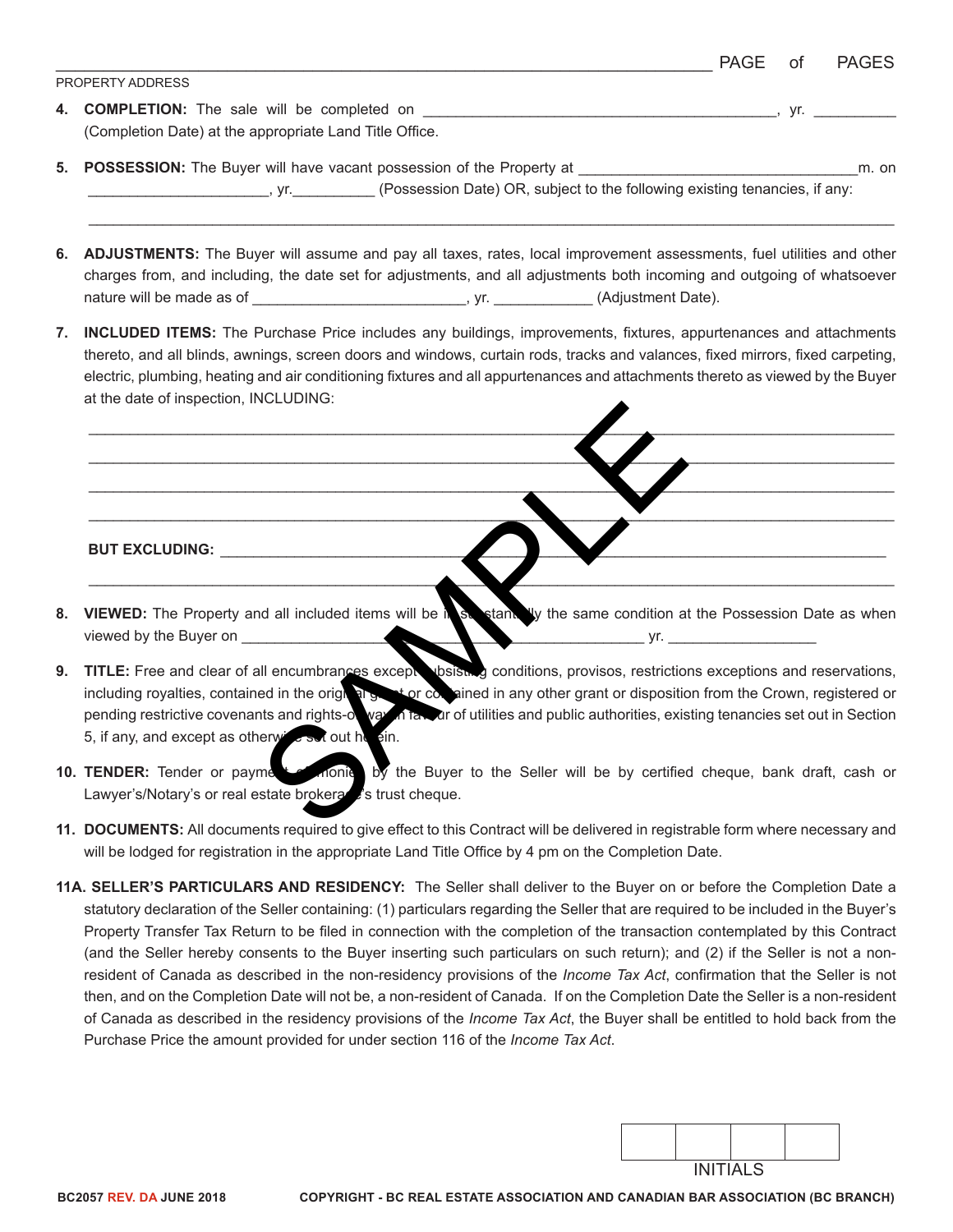### PROPERTY ADDRESS

- **11B. GST CERTIFICATE:** If the transaction contemplated by this Contract is exempt from the payment of Goods and Services Tax ("**GST**"), the Seller shall execute and deliver to the Buyer on or before the Completion Date, an appropriate GST exemption certificate to relieve the parties of their obligations to pay, collect and remit GST in respect of the transaction. If the transaction contemplated by this Contract is not exempt from the payment of GST, the Seller and the Buyer shall execute and deliver to the other party on or before the Completion Date an appropriate GST certificate in respect of the transaction.
- **12. TIME:** Time will be of the essence hereof, and unless the balance of the cash payment is paid and such formal agreements to pay the balance as may be necessary is entered into on or before the Completion Date, the Seller may, at the Seller's option, terminate this Contract, and, in such event, the amount paid by the Buyer will be non-refundable and absolutely forfeited to the Seller, subject to the provisions of Section 28 of the *Real Estate Services Act,* on account of damages, without prejudice to the Seller's other remedies.
- **13. BUYER FINANCING:** If the Buyer is relying upon a new mortgage to finance the Purchase Price, the Buyer, while still required to pay the Purchase Price on the Completion Date, may wait to pay the Purchase Price to the Seller until after the transfer and new mortgage documents have been lodged for registration in the appropriate Land Title Office, but only if, before such lodging, the Buyer has: (a) made available for tender to the Seller that portion of the Purchase Price not secured by the new mortgage, and (b) fulfilled all the new mortgagee's conditions for funding except lodging the mortgage for registration, and (c) made available to the Seller, a Lawyer's or Notary's undertaking to pay the Purchase Price upon the lodging of the transfer and new mortgage documents and the advance by the mortgagee of the mortgage proceeds pursuant to the Canadian Bar Association (BC Branch) (Real Property Section) standard undertakings (the "CBA Standard Undertakings"). Share and the content of the Seller that portion of the Purchase and the new mortgagee's conditions for funding exceller that portons.<br>
The exceller that portons for funding exceller that portons and the new mortgagee's co
- **14. CLEARING TITLE:** If the Seller has existing financial charges to be cleared from title, the Seller, while still required to clear such charges, may wait to pay and discharge existing financial charges until immediately after receipt of the Purchase Price, but in this event, the Seller agrees that payment of the Purchase Price shall be made by the Buyer's Lawyer or Notary to the Seller's Lawyer or Notary, on the CBA Standard Undertakings to pay out and discharge the financial charges, and remit the balance, if any, to the Seller.
- **15. COSTS:** The Buyer will bear all costs of the conversion and if applicable, any costs related to arranging a mortgage and the Seller will bear all costs of clearing title.
- **16. RISK:** All buildings on the Property and a **potter items included in the purchase and sale will be, and remain, at the risk of** the Seller until 12:01 am on the Completion Date. After that time, the Property and all included items will be at the risk of the Buyer.
- 17. PLURAL: In this Contract, any reference to a party includes that party's heirs, executors, administrators, successors and assigns; singular includes plural and masculine includes feminine.
- **18. REPRESENTATIONS AND WARRANTIES:** There are no representations, warranties, guarantees, promises or agreements other than those set out in this Contract and the representations contained in the Property Disclosure Statement if incorporated into and forming part of this Contract, all of which will survive the completion of the sale.
- **19. PERSONAL INFORMATION:** The Buyer and the Seller hereby consent to the collection, use and disclosure by the Brokerages and by the managing broker(s), associate broker(s) and representative(s) of those Brokerages (collectively the "Licensee(s)") described in Section 21, the real estate boards of which those Brokerages and Licensees are members and, if the Property is listed on a Multiple Listing Service®, the real estate board that operates the Multiple Listing Service®, of personal information about the Buyer and the Seller:
	- A. for all purposes consistent with the transaction contemplated herein:
	- B. if the Property is listed on a Multiple Listing Service®, for the purpose of the compilation, retention and publication by the real estate board that operates the Multiple Listing Service® and other real estate boards of any statistics including historical Multiple Listing Service<sup>®</sup> data for use by persons authorized to use the Multiple Listing Service<sup>®</sup> of that real estate board and other real estate boards;

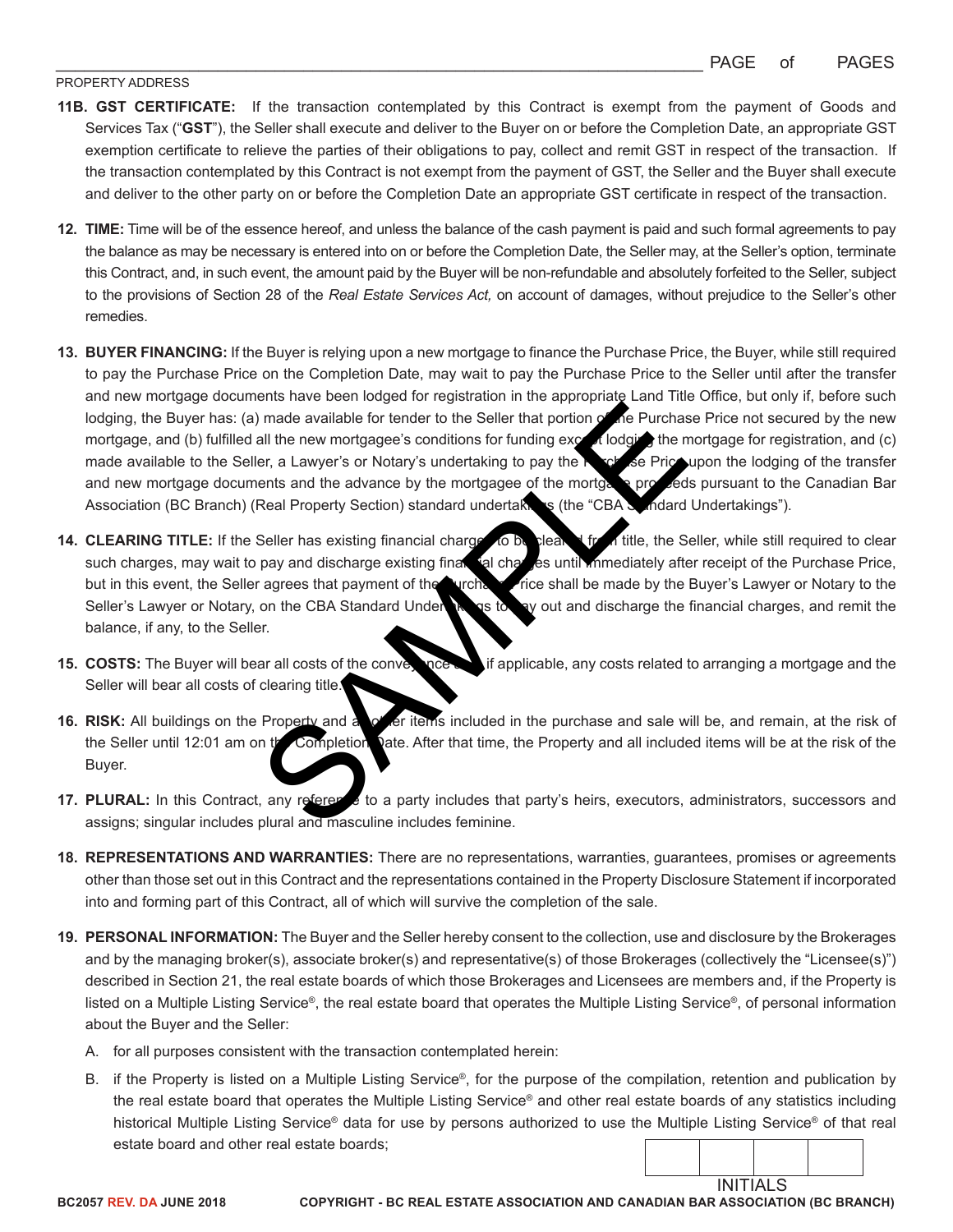### PROPERTY ADDRESS

- C. for enforcing codes of professional conduct and ethics for members of real estate boards; and
- D. for the purposes (and to the recipients) described in the brochure published by the British Columbia Real Estate Association entitled *Privacy Notice and Consent.*

The personal information provided by the Buyer and Seller may be stored on databases outside Canada, in which case it would be subject to the laws of the jurisdiction in which it is located.

- **20. ASSIGNMENT OF REMUNERATION:** The Buyer and the Seller agree that the Seller's authorization and instruction set out in section 25(c) below is a confirmation of the equitable assignment by the Seller in the Listing Contract and is notice of the equitable assignment to anyone acting on behalf of the Buyer or Seller.
- **20A. RESTRICTION ON ASSIGNMENT OF CONTRACT:** The Buyer and the Seller agree that this Contract: (a) must not be assigned without the written consent of the Seller; and (b) the Seller is entitled to any profit resulting from an assignment of the Contract by the Buyer or any subsequent assignee.
- 21. **AGENCY DISCLOSURE:** The Seller and the Buyer acknowledge and confirm as follows (initial appropriate box(es) and complete details as applicable):



A. The Seller acknowledges having received, read and understood Real Estate Council of British Columbia (RECBC) form entitled "*Disclosure of Representation in Trading Services*" and hereby confirms that the Seller has an agency relationship with

who is/are licensed in relation to **and the set of the set of the set of the set of the set of the set of the set of the set of the set of the set of the set of the set of the set of the set of the set of the set of the se** 



B. The Buyer acknowledges having received, read and understood RECBC form entitled "Disclosure of *Representation in Trading Services* and hereby confirms that the Buyer has an agency relationship with \_\_\_\_\_\_\_\_\_\_\_\_\_\_\_\_\_\_\_\_\_\_\_\_\_\_\_\_\_\_\_\_\_\_\_\_\_\_\_\_\_\_\_\_\_\_\_\_\_\_\_\_\_\_\_\_\_\_\_ (*Designated Agent(s)/Licensee(s)*)

who is/are licensed in relation to the set of the set of the set of the set of the set of the set of the set of the set of the set of the set of the set of the set of the set of the set of the set of the set of the set of



C. The Seller and the Buyer each acknowledge having received, read and understood RECBC form entitled *"Disclosure of Risks Associated with Dual Agency"* and hereby confirm that they each consent to a dual agency relationship with The Seller and the Buyer acknowledge and confirm as forws (initial<br>
eller acknowledges having received, read and understood Receiver<br>
SAMPLE THE SAMPLE TO SECOND THE SAMPLE TO THE SAMPLE TO THE SAMPLE TO THE SAMPLE TO THE

\_\_\_\_\_\_\_\_\_\_\_\_\_\_\_\_\_\_\_\_\_\_\_\_\_\_\_\_\_\_\_\_\_\_\_\_\_\_\_\_\_\_\_\_\_\_\_\_\_\_\_\_\_\_\_\_\_\_\_ (*Designated Agent(s)/Licensee(s)*)

\_\_\_\_\_\_\_\_\_\_\_\_\_\_\_\_\_\_\_\_\_\_\_\_\_\_\_\_\_\_\_\_\_\_\_\_\_\_\_\_\_\_\_\_\_\_\_\_\_\_\_\_\_\_\_\_\_\_\_ (*Designated Agent(s)/Licensee(s)*)

who is/are licensed in relation to **example 2** (*Brokerage*),

having signed a dual agency agreement with such Designated Agent(s)/Licensee(s) dated \_\_\_\_\_\_\_\_\_\_\_\_\_\_



D. If only (A) has been completed, the Buyer acknowledges having received, read and understood RECBC form "*Disclosure of Risks to Unrepresented Parties*" from the Seller's agent listed in (A) and hereby confirms that the Buyer has no agency relationship.



E. If only (B) has been completed, the Seller acknowledges having received, read and understood RECBC form "*Disclosure of Risks to Unrepresented Parties*" from the Buyer's agent listed in (B) and hereby confirms that the Seller has no agency relationship.